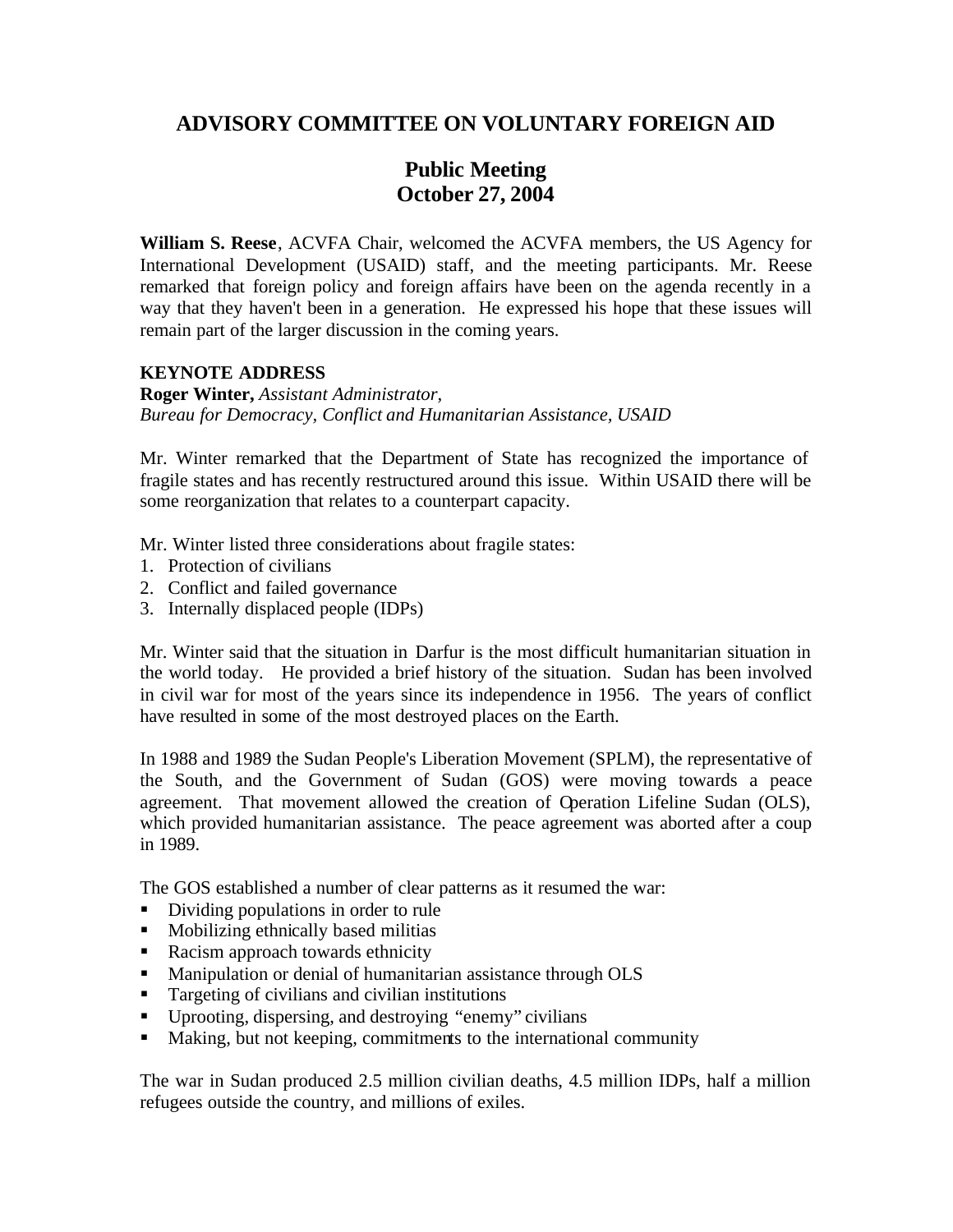Beginning in 1994, there was a resurgence of the southern military initiative. About this time, there developed a bipartisan, well-informed constituency in the US that was able to exert pressure on the US government to get involved. In 1996, the US Congress promoted the provision of humanitarian assistance through non-OLS agencies.

In 2001 the US had three objectives in the Sudan peace initiative:

- 1. Ensure cooperation on counter-terrorism issues
- 2. End the war
- 3. Provide humanitarian assistance to all needy populations

USAID used humanitarian assistance as an entry point into the political process. In late May 2001, the US announced the de-politicalization of humanitarian assistance in Sudan. Shortly thereafter, USAID started providing air lifts of food.

In 2003, a new war began in Western Sudan. Later that year the GOS engaged a rebel group called the Jingaweit that began a process of ethnic cleansing and permanent displacement. USAID responded with a large humanitarian program, involving more than \$300 million so far. Mr. Winter closed by relating a story that illustrated the responsibility of governments towards their populations.

#### **DISCUSSION**

An ACVFA Member asked how the international community could ensure that the international forces would be increased in numbers and given a broad mandate for protection of civilians. Mr. Winter replied that the enhanced group of African Union (AU) forces should be on the ground by the end of November. There will be a meeting of the UN Security Council in November that will put pressure on all parties to collaborate in a broader program of protection and security.

An ACVFA Member asked about the "peace dividend" for Southern Sudan. Mr. Winter replied that USAID wants to keep the Southern program on track, with the resources allocated for that purpose.

#### **THE NEW USAID AGRICULTURAL STRATEGY**

**Emmy Simmons**, *Assistant Administrator, Bureau for Economic Growth, Agriculture and Trade, USAID*

Ms. Simmons remarked that the FY2000 Title XII legislation defined agriculture as the science and practice of activities related to the production, processing, marketing, distribution, utilization, and trade of food, feed and fiber. The new agricultural strategy maintains that marginally improving the lives of subsistence farmers is not enough. Agriculture should be a key part of a vibrant, modern economy.

USAID's new agricultural strategy has four themes:

1. Expanding global, regional, and local trade opportunities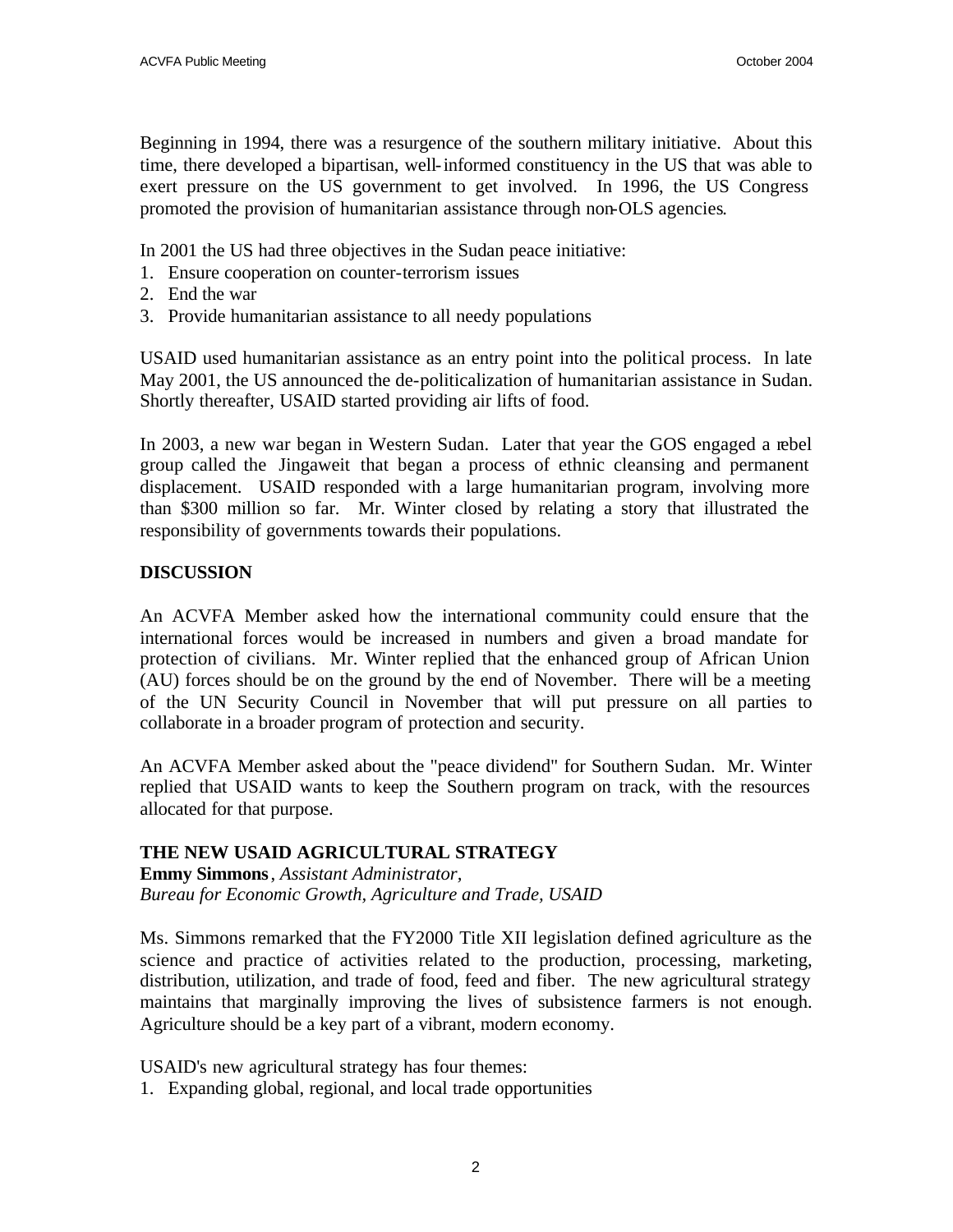- 2. Improving the sustainability of agriculture
- 3. Mobilizing science and technology, and fostering the capacity for innovation
- 4. Broadening agricultural training, outreach, and adaptive research

The establishment of the World Trade Organization has opened up new trade opportunities. New bilateral trade agreements are also strengthening the opportunities for agricultural trade. Agricultural production has increasingly grown to be a focal point of the Africa Growth and Opportunities Act.

The strengthening of local capacity to understand natural resource management and to benefit from it is fundamental to the new strategy. USAID is also focusing on endangered organisms through the Global Crop Diversity Trust and other seed bank efforts.

Policy is a key issue as nations take on the responsibility of implementing global environmental treaties and agreements. Biosafety has emerged as an important issue. USAID can provide assessment tools to help countries develop sustainable agricultural strategies.

Globalizing science and technology addresses the capacity to improve the productivity of plants and animals. Ms. Simmons said that the use of biotechnology to increase productivity and increase resistance to pests and disease is an essential tool. Research and development translates science into technology, and is key to increasing productivity. Adapting technologies at the local level, bringing top-level science into the agricultural arena, is critical.

Ms. Simmons remarked on the importance of building human capacity. She said there is a need to train a new generation capable of leading science and technology efforts in developing countries.

USAID is exploring public-private partnerships and networks. Private companies possess the intellectual property rights to technologies that could be incredibly valuable to the developing world. However, without intellectual property rights agreements, those technologies will not be available to the developing world.

Ms. Simmons described some important crosscutting themes, including food security and nutrition, health and HIV/AIDS, risk management, gender equality, and good governance.

#### **DISCUSSION**

An ACVFA member inquired about resource allocation under the new strategy. Ms. Simmons replied that the agricultural strategy will be implemented with resources from agriculture, environmental, and economic growth programs.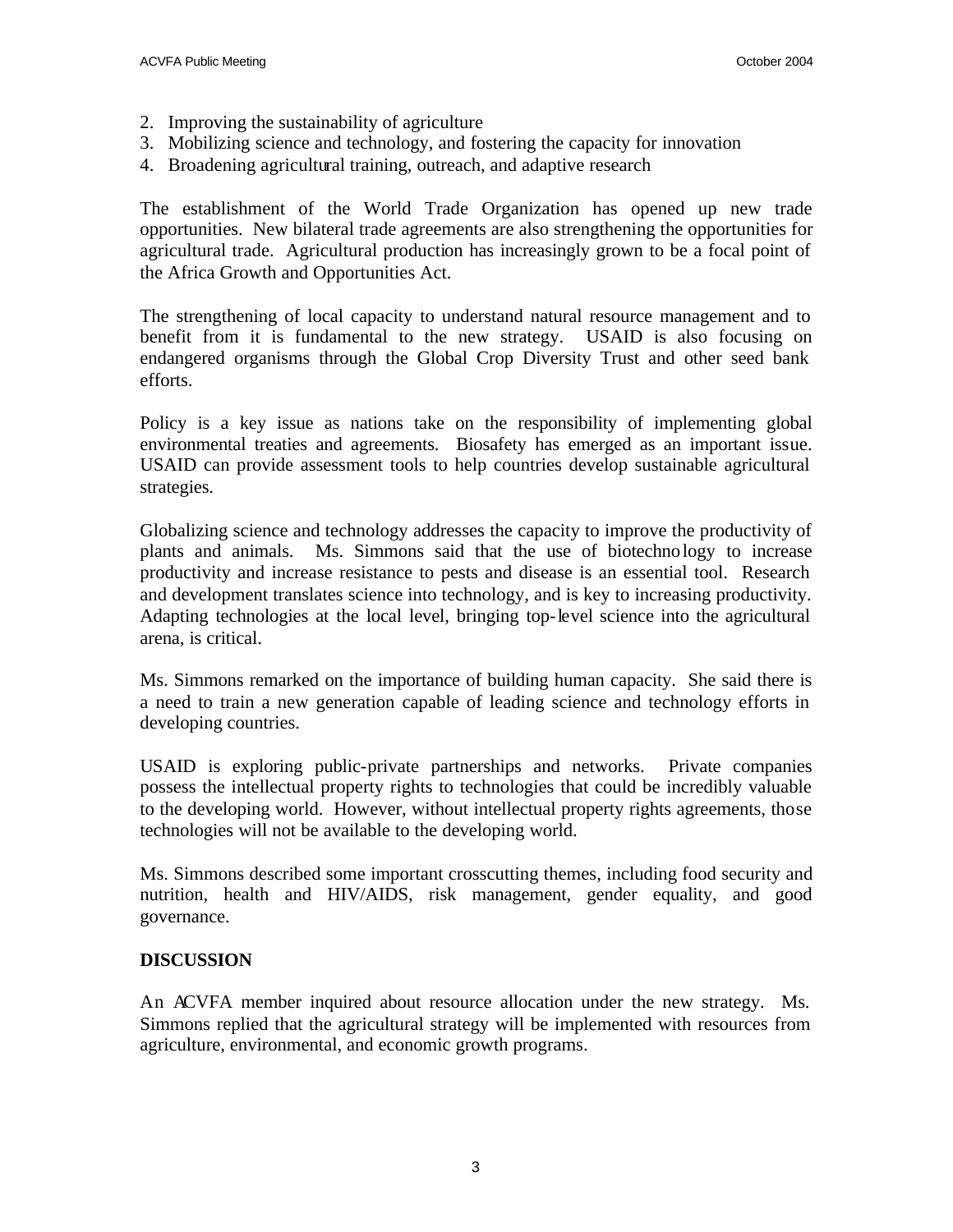A participant asked about establishing legal frameworks for titled property rights. Ms. Simmons responded that USAID has a core grant with the Institute for Liberty and Democracy. The BASIS Collaborative Research Support Program led by the University of Wisconsin also addresses these issues.

#### **PVO/NGO PANEL: FRESH FROM THE FIELD PERSPECTIVE**

#### **Moderator: Ben Homan**, *President, Food for the Hungry*

Mr. Homan commented on the significance of the panel meeting at 11:00 a.m. to discuss an  $11<sup>th</sup>$  hour situation. He read 11 words from 11 lines of a testimony about Darfur by Secretary of State Colin Powell: "suffering, violence, atrocities, destroyed, confiscated, struggling, desperately, stark, raping, killing, and impeded."

**Bill Garvelink**, *Deputy Assistant Administrator, Democracy, Conflict and Humanitarian Assistance Bureau, USAID*

Mr. Garvelink said that 2.2 million of the 6 million people in Darfur are at risk. There are 200,000 refugees in 11 camps in Chad, and 1.6 million IDPs in 140 camps or settlements in Darfur. Only about half of the settlements are accessible by UN agencies and NGOs. He said the number of IDPs is increasing and there may be additional refugee migration to Chad.

Mr. Garvelink remarked that the humanitarian infrastructure in Darfur is robust and growing. NGO expatria te workers now number over 700. There are over 50 NGOs active in the area. USAID's Disaster Assistance Response Team (DART) has about 17 people on the ground.

In June, Administrator Natsios pledged \$299 million in assistance through FY05. So far, \$302 million has been spent. Of that, \$75 million has gone to assisting refugees in Chad. Mr. Garvelink said that there are still humanitarian assistance gaps. Some IDP settlements have been missed and only partial rations have been provided to others due to security and geographical problems.

Mr. Garvelink predicted that the situation in Darfur will get worse before it gets better. The GOS is placing bureaucratic obstacles in front of humanitarian workers and the security situation is worsening.

**Jeff Drumtra,** *Senior Advisor on Internal Displacement and Protection, Bureau for Democracy, Conflict and Humanitarian Assistance, USAID*

Mr. Drumtra said that the situation in Darfur is now entering a new phase. Massive burnings, killings, and rapes marked the first phase. Phase two was the gradual ramping up of humanitarian assistance. Now, in the third phase the violence is ratcheting up again and some administrative obstacles are being put back in place by the GOS.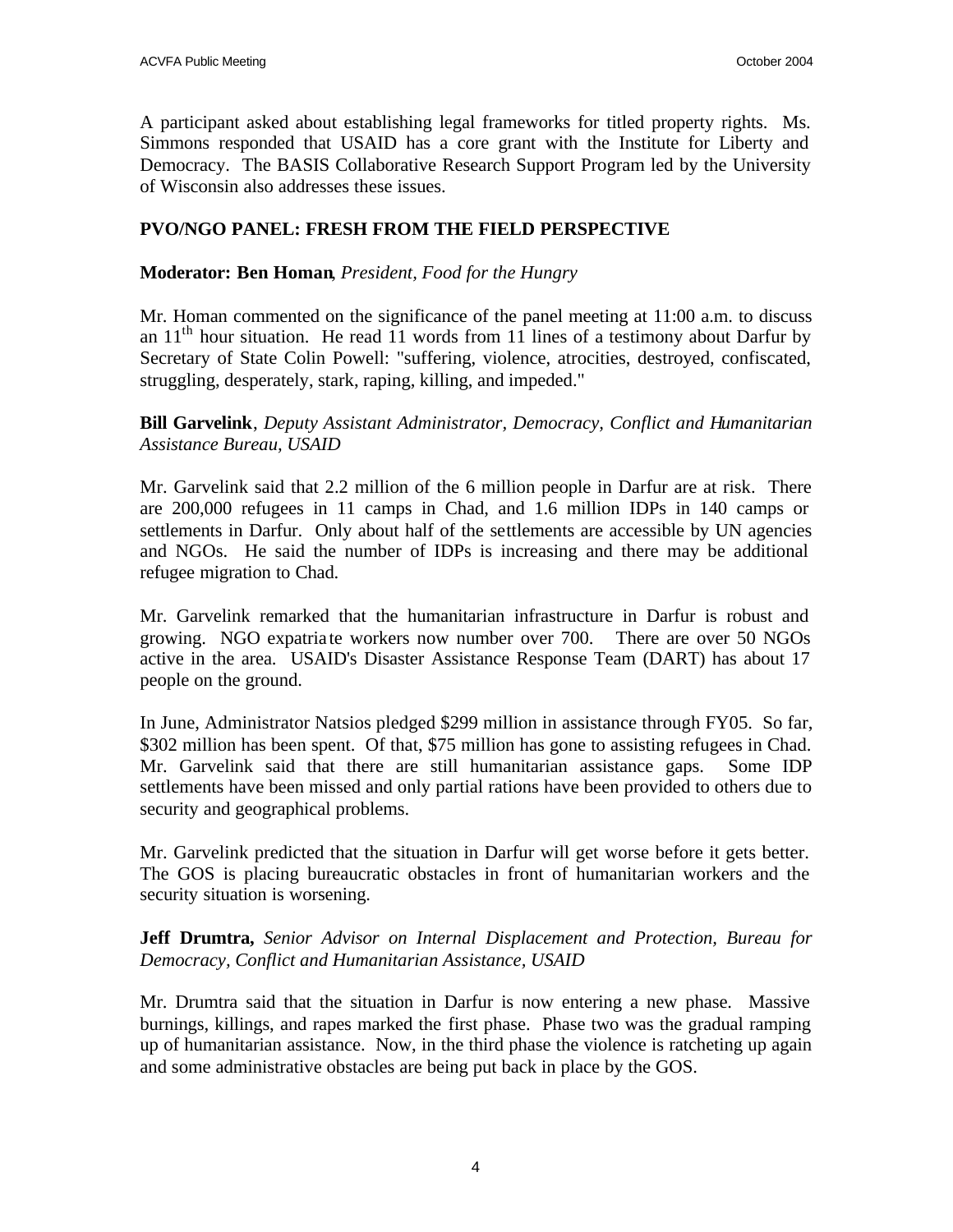He said that it is hard to identify the cease-fire in Darfur. The GOS is depopulating the countryside as a matter of social policy and military strategy. In South Darfur alone, the AU cease-fire coalition is dealing with 140 alleged violations in a 12-week period. Banditry is also on the increase and the violence could worsen at the end of the rainy season.

Mr. Drumtra described the camps as very volatile. People are both intimidated and angry. The attitude in the camp is one of immense trauma and loss. There is still a high level of fear. Some of the worst IDP camps are little better than outside prisons. People in the worst camps are afraid to step outside their huts for fear of being beaten, raped, or killed. Mr. Drumtra called this a second wave of exploitation. There is a great deal of emphasis within USAID to increase protection and security.

### **Lauren Landis**, *Director, Office of Food for Peace, USAID*

Ms. Landis said that the US has been quick and generous in its response to Darfur. WFP made its emergency appeal on April 8 and the US committed 30,000 metric tons of food by April 14. The first shipment of commodities were into Port Sudan by May 20. To date, the US has provided \$112 million in food assistance to Darfur and \$27 million of aid to Chad.

Ms. Landis remarked that the food situation is still very precarious. Due to the insecurity, the rainy season, the bureaucratic delays, and the logistical challenges of getting food to remote locations, a full ration is not reaching all locations on a regular basis.

The end of the rainy season will allow for more food delivery by truck, provided there is stability. Up to now food has been delivered using a combination of road, airlift and airdrop, a very expensive set of transportation mechanisms.

Due to the protracted na ture of the crisis and the potential for the situation to worsen, Ms. Landis said that food aid needs are expected to increase for 2005. The harvest appears to be only about 20% of normal. The coping capacities of local communities are weakening. As a result, there may be more movement into camps. Ms. Landis remarked that the cost of the Darfur operation is tremendous, an estimated \$200 million in 2005.

### **Nancy Aossey**, *President, International Medical Corps (IMC)*

The IMC has worked in South Sudan since the mid-1990s. They established a presence in the camps in Chad in early 2004, and more recently in Darfur. When IMC first sent teams into Darfur, they ran into tremendous logistical and political difficulties. Ms. Aossey noted the extraordinary leadership, both in Chad and Darfur, from the US government.

The situation in Chad is extremely tense and fragile. The local population of Chad is very poor and this crisis has had a terrible impact on them. IMC is very worried about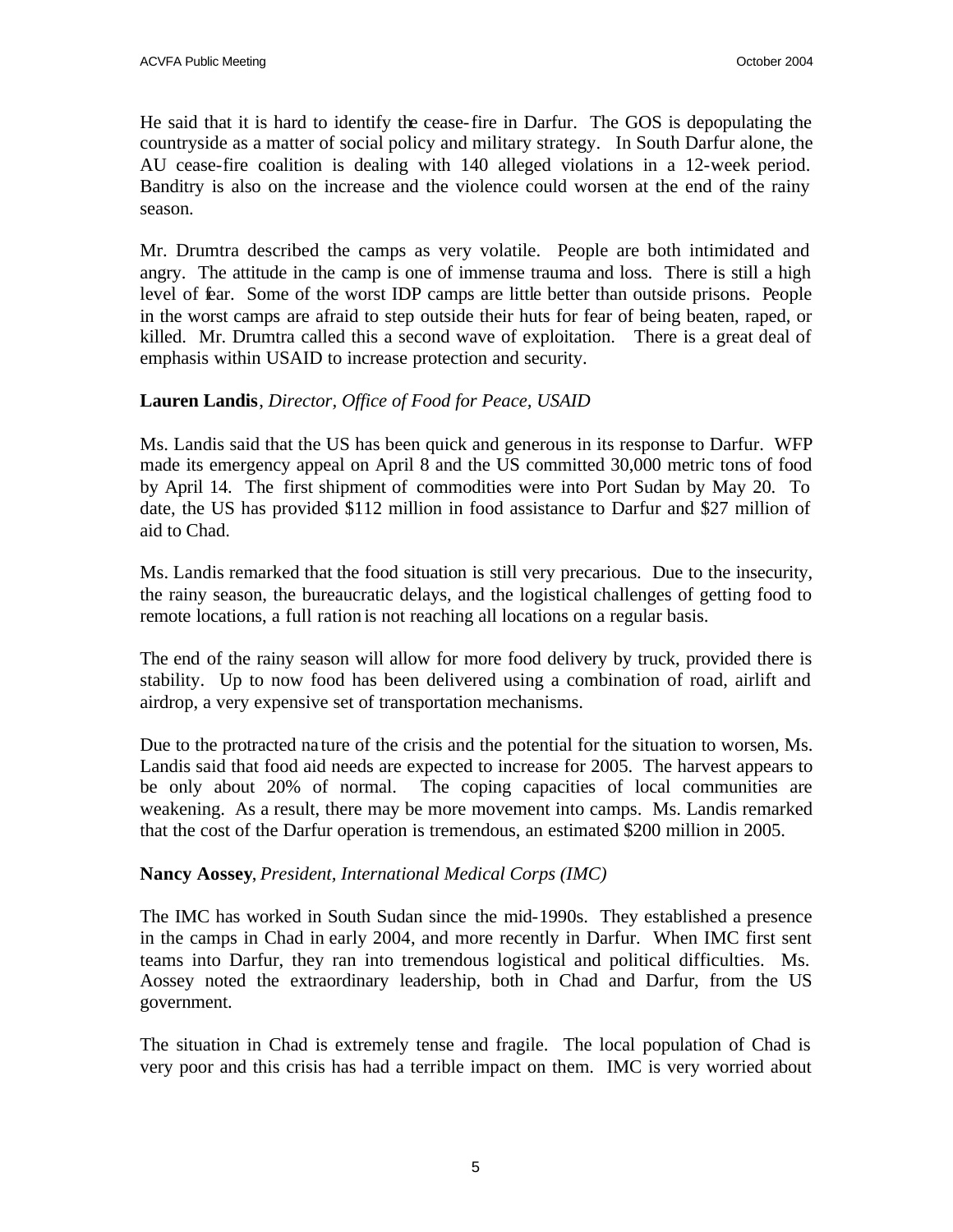the ability of the camps to handle a new influx of people as the situation in Darfur worsens.

The NGO community recognizes the need for more coordination in Darfur and Chad. NGOs are forming informal partnerships to help each other operate more effectively. Ms. Aossey said that the IMC expects that conditions will deteriorate and challenges will increase in the coming months.

## **Christopher Daniel**, *Senior Regional Representative for Africa, Catholic Relief Services (CRS)*

CRS has a 30-year history of working in Sudan. They currently employ about 250 staff in Sudan, with about 50 focusing on the emergency operations in Darfur. CRS also assists their local partner in managing three refugee camps in Chad.

Mr. Daniel said that the scale of the crisis in Darfur compelled CRS to reactivate programming in Northern Darfur and reestablish headquarters in Khartoum. He expressed his thanks to USAID and other NGOs that helped CRS get established in the region. Mr. Daniel discussed some of the significant issues in working in Darfur including challenges in identifying international staff, setting up effective communication and transportation systems, and providing security.

In August, CRS opened a field office in El Geneina to serve as their base of operations. Security is the number one issue within the IDP population. He remarked that living in physically and emotionally stressed environments is taking a toll on families.

CRS is now in the process of working with the DART team, finalizing implementation plans for a project that will focus on water, sanitation, and shelter. CRS hopes to incorporate crosscutting psychosocial support services throughout their programming.

Mr. Daniel remarked that vulnerable populations are still increasing. Reliable and comprehensive data on the situation is still lacking because the IDP movement is very fluid.

## **DISCUSSION**

A participant asked about efforts to teach tolerance among the refugees. Mr. Garvelink replied that the focus has been on immediate life-saving efforts, but USAID is now looking at some conflict mitigation and civil society strengthening activities.

An ACVFA Member urged the international humanitarian assistance community to stand up collectively and request more troops on the ground in Darfur.

Another ACVFA Member inquired about funding for Darfur efforts. Mr. Garvelink said that USAID does not want the emergency in Darfur to bankrupt its development efforts in the rest of the world.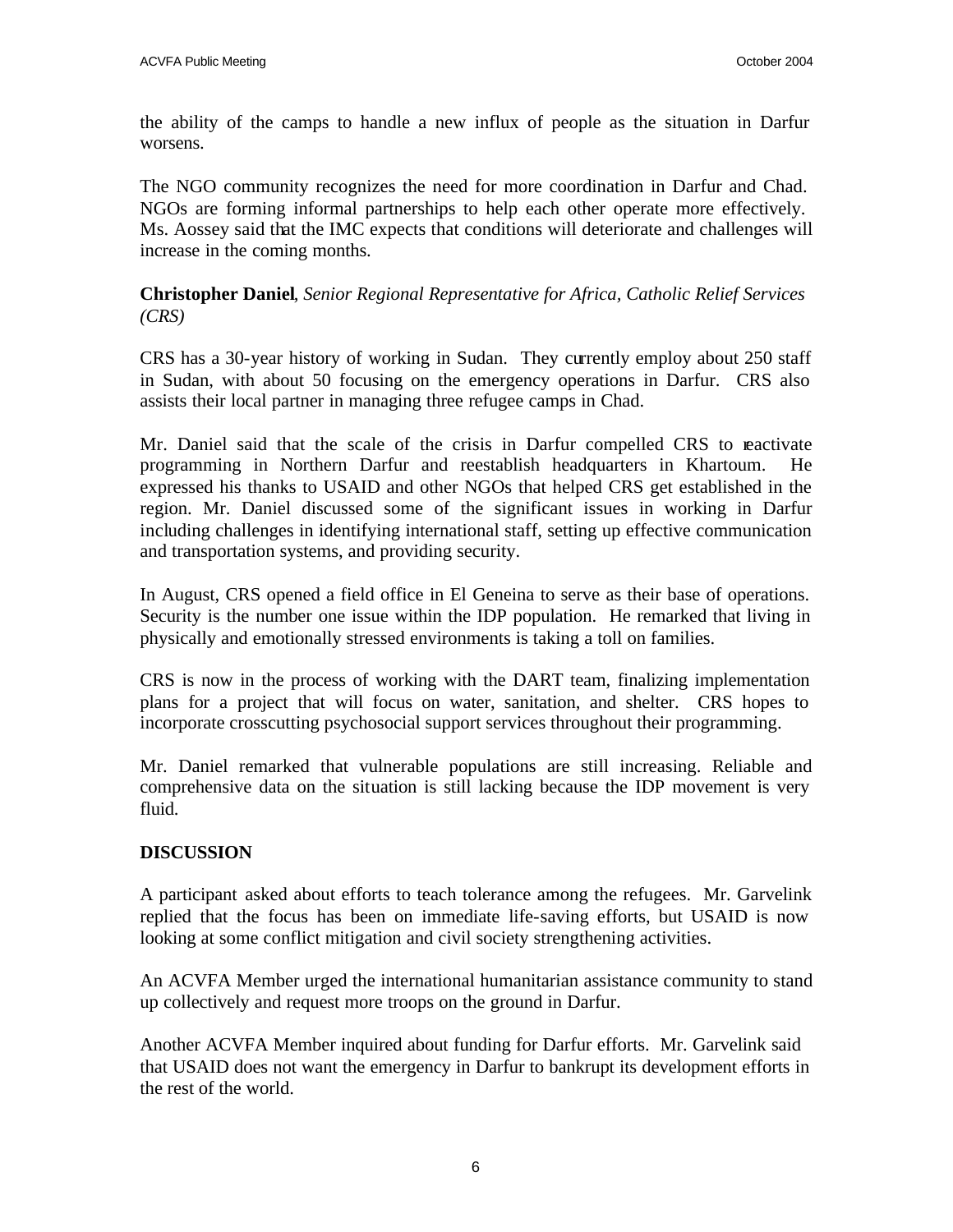#### **UPDATE ON THE GLOBAL DEVELOPMENT ALLIANCE (GDA)**

**Holly Wise**, *Director, Global Development Secretariat, USAID*

Ms. Wise remarked that the ACVFA has been a key venue for sharing developments on the GDA approach with NGO community. USAID has also appreciated and benefited from a GDA subcommittee of the ACVFA.

In the 1970s about 70% of the resources that flowed from the US to developing countries were classified as official development assistance (ODA) and 30% were private flows. In 2000, the numbers reversed with 80% of resources from private sources and only 20% from ODA.

Ms. Wise shared four characteristics of successful alliances:

- 1. Joint definition of the development problem and its solution
- 2. Innovative approaches
- 3. Sharing resources, risks, and rewards
- 4. Leveraging significant non-federal dollars

Ms. Wise discussed the external assessment of the GDA, the Executive Summary of which is available on the GDA website. The methodology included an internal survey, queries of external stakeholders, and visits to ten countries.

In 2002 and 2003 there were approximately 200 alliances into which USAID invested about \$500 million and leveraged over \$2.4 billion in partner resources. Ms. Wise remarked that many of the alliances are not high dollar value. The alliances have leverage significant private resources, such as corporate voice, employee expertise, employee giving, and technology.

The GDA focused on three major areas: organizational change, outreach, and alliance formation. Organizational change has been the most challenging. USAID focused on business process improvement and staff capacity building. USAID is developing a new procurement instrument to enable USAID to work with non-traditional partners.

USAID is providing incentives for staff to take on alliance work. A guide to creating alliances, *Tools for Alliance Builders,* is available on the GDA website. The GDA Secretariat will continue through calendar year 2006. Ms. Wise said that other organizations are keen to learn from USAID's experience with the alliances.

For the future, Ms. Wise sees public-private alliances as an enduring model. USAID will place an increasing emphasis on results and impacts. There will be more attention to how alliances can best be co-managed, and there will be link-ups with the Millennium Challenge Corporation programs.

### **DISCUSSION**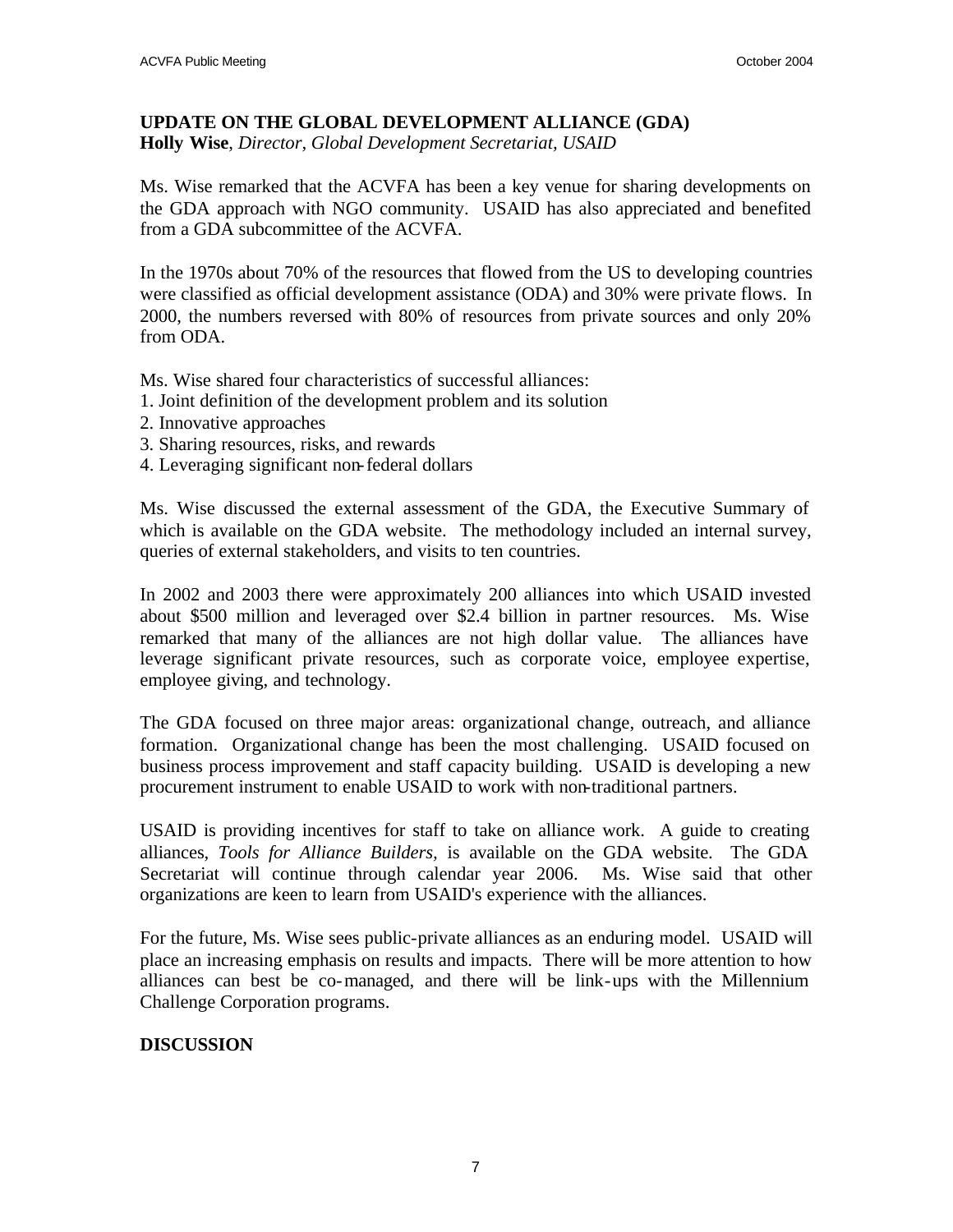In response to a question about working with Diaspora groups, Ms. Wise suggested that NGOs could provide ideas and mechanisms for putting money into communities.

An ACVFA Member asked about the GDA experience with alliances in Africa. Ms. Wise replied that although Africa lacks robust private investment, some of the best examples of alliances come from there. Companies sometimes make investments for philanthropic reasons. However, it remains a challenge.

A participant asked how to avoid alliances that are corporate welfare. Ms. Wise said that USAID looks very hard at alliance activities and whether or not they take the company into areas that they would not otherwise have been involved in.

Responding to a question about influencing the G8 meeting, Ms. Wise suggested that non-state actors be invited into policy discussions, thereby helping to solidify their commitment to development.

## **UPDATE ON THE MILLENNIUM CHALLENGE ACCOUNT (MCA)**

**Introduction: Barbara Turner**, *Deputy Assistant Administrator for the Bureau for Policy and Program Coordination, USAID*

Ms. Turner stated that USAID has an excellent working relationship with the Millennium Challenge Corporation (MCC). USAID has created a Secretariat to the MCC to work with the MCC staff, as well as to support Administrator Natsios in his role as Board Member. They are currently working together on the Threshold Program. The issue of accelerating development, particularly in the poorer countries, is one that will require everyone to work together.

### **Charles Sethne ss**, *Vice President for Monitoring and Evaluation, MCC*

Mr. Sethness said that the MCC is growing very quickly, from six staff members in January to more than 60 in October. Procedures and processes are very much a work in progress. There is a lot of room for creativity and innovation.

The selection process for the first group of eligible countries was completed in May. The staff then visited all 16 countries to explain the program. To date, the MCC received 13 preliminary proposals, totaling approximately \$4.2 billion. Review of the preliminary proposals focused on poverty reduction, economic growth, the consultative process, environmental sustainability, and measurable impact.

The MCC recently began consultation with the US Congress about the proposals from Madagascar and Honduras. The main concerns were around financial stewardship, beneficiaries, impact on beneficiaries, environmental sustainability, and impact on US jobs.

The MCC has developed good relations with USAID, the Department of Agriculture, Army Corps of Engineers, Department of Treasury, Department of Transportation, and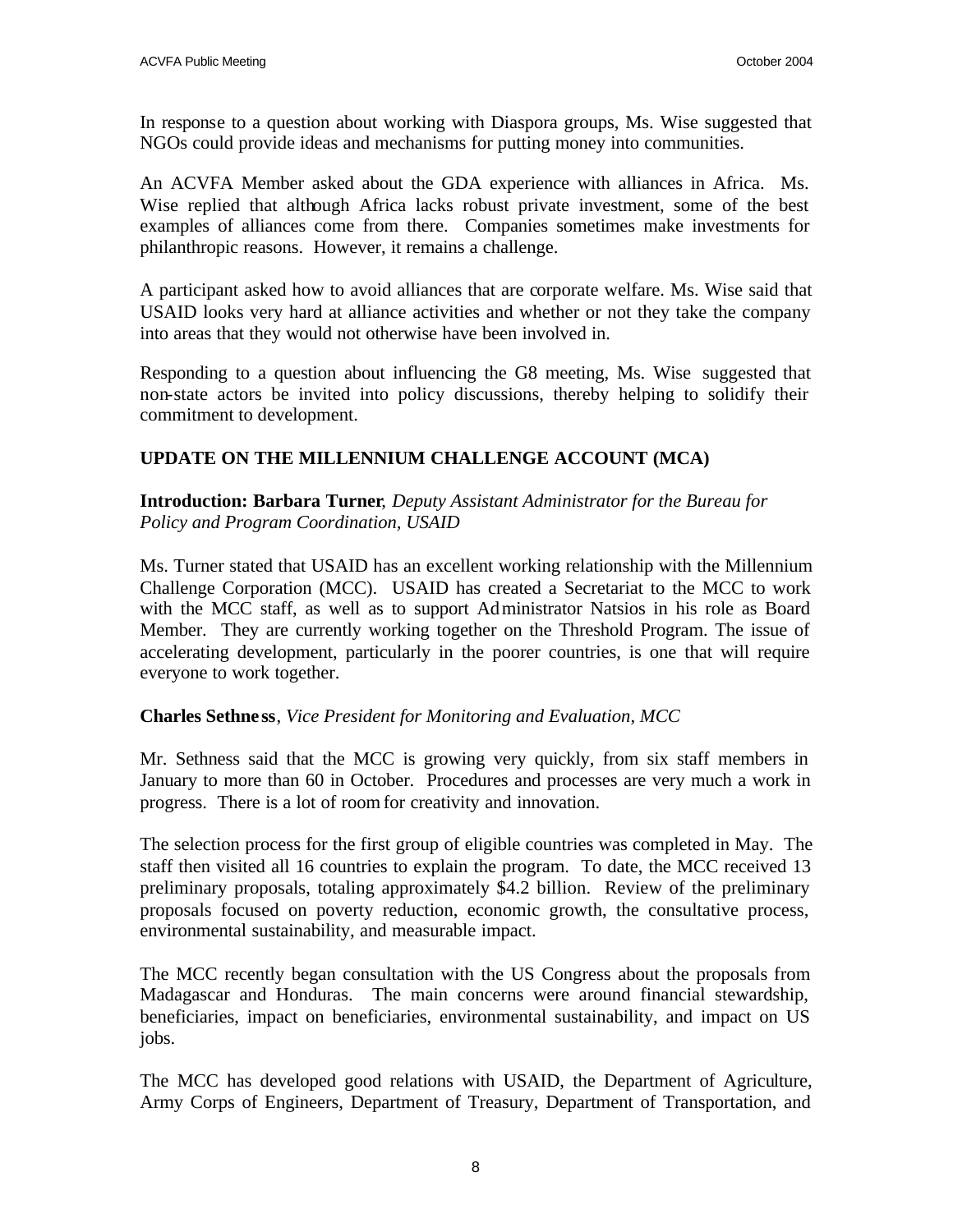others. There has been a great deal of energy put into developing strong relationships with other donors and international organizations.

Mr. Sethness said that the country selection for 2005 will take place at the Board of Directors meeting November 8. There will also be a public meeting to discuss the country selection.

## **Clay Lowery**, *Vice President for Market and Sectoral Assessment, MCC*

Mr. Lowery remarked that the three big issues for the MCC at this time are the FY05 country selection, the Threshold Program, and the progress on the FY04 program. He discussed a few changes in the candidate countries due to changes in per capita income level or inclusion on the international sanctions list.

The MCC is working very closely with USAID on the Threshold Program, a program designed to accelerate growth and change in those countries that are just below the threshold. The program will target reforms in policy areas to improve scores on the threshold indicators.

He said that the MCC is required to consult with the US Congress fifteen days prior to final negotiations. The proposals from Honduras and Madagascar were deemed coherent enough to be presented to Congress.

The Honduras proposal focuses on rural poverty. The principal objectives are to increase agricultural productivity and to facilitate the transport of goods from the rural areas to the markets.

The Madagascar proposal is quite different, but it also focuses on reducing poverty for the rural poor. The proposal is aimed at shifting activity from a subsistence orientation to a more market driven orientation. It includes assistance on policy reform areas, as well as implementation systems and processes.

Mr. Lowery remarked that the MCC might be funded at substantially reduced levels in FY05. If that happens it would mean a choice between fewer participating countries or smaller programs in each country.

### **DISCUSSION**

An ACVFA Member asked about corruption control. Mr. Lowery answered that corruption was included as an indicator to try to hit on this issue. Ms. Turner added that the majority of countries that failed to make it into the MCA failed on corruption, so it will be a focus of the Threshold Program.

An ACVFA Member commented on the expertise available in the ACVFA and their interest in working with the MCC. He asked about a specific role for the ACVFA. Mr. Sethness responded that the MCC is putting a great emphasis on country ownership and